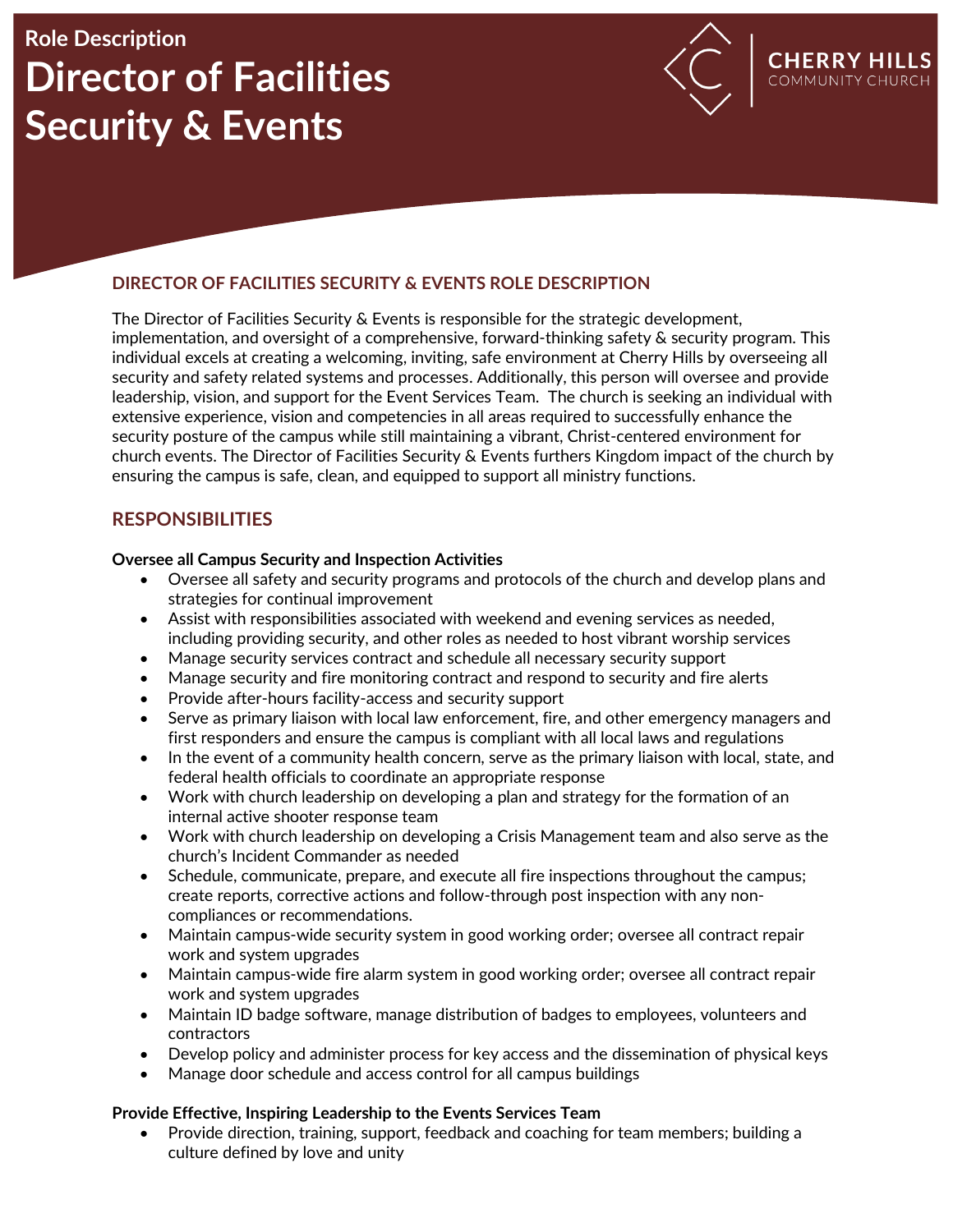# **Director of Facilities Security and Events**

- Establish and monitor staff performance and development goals
- Partner with Operations Director to hire, evaluate and develop Events Services staff
- Complete performance reviews (in collaboration with Organizational Development)
- Ensure staff operate within approved work hours

#### **Assist with Miscellaneous Day-to-Day Facilities Activities**

- Assist with snow removal as needed
- Assist the Operations Director with other duties as needed

#### **Recruit and Lead a Highly Effective Volunteer Team**

- Build a culture defined by love and unity
- Train, lead and direct volunteer teams for maximum impact
- Cast vision regularly by sharing stories and celebrating wins
- Provide coaching and feedback for continuous improvement
- Oversee Volunteer Teams as assigned by Supervisor

#### **Ensure Accurate, Timely Response to Communication Requests**

- Manage email, voicemail and communication requests in a timely, thorough manner
- Build trust by maintaining confidence of information
- Respond to all communication with professionalism, discretion and a service orientation

#### **Complete Other Duties Assigned by Supervisor**

#### **Model Servant Leadership and Exhibit a Helpful, Joyful Attitude**

#### **Serve as a Fantastic Teammate to Church Leadership, Supervisor and Peers**

- Demonstrate loyalty to teammates in action and word
- Pursue and uphold relational unity with teammates
- Make assists for teammates to facilitate church-wide wins
- Uphold the six commitments of trust and trustworthiness

#### **Demonstrate a Commitment to Growth**

- Receive and apply training and development from the Operations Director
- Collaborate with Operations Director and teammates/peers to determine strategies for ongoing professional development
- Attend Department and All-Staff Meetings

### **WHO WE ARE**

We're a vibrant church of everyday people who come together in many ways – in exploring and learning about faith, in raising kids and strengthening marriages, and in discovering the fullness of life God desires for each of us.

At our core we are all about love.

- Love Expressed which is all about God receiving the worship He deserves.
- Love Experienced that's all about helping you grow in experiencing the love of God.
- Love Extended which is all about extending the love of God out to those who need it most in mission.

### **WHO YOU ARE**

**You Model a Growing and Vibrant Relationship with Christ**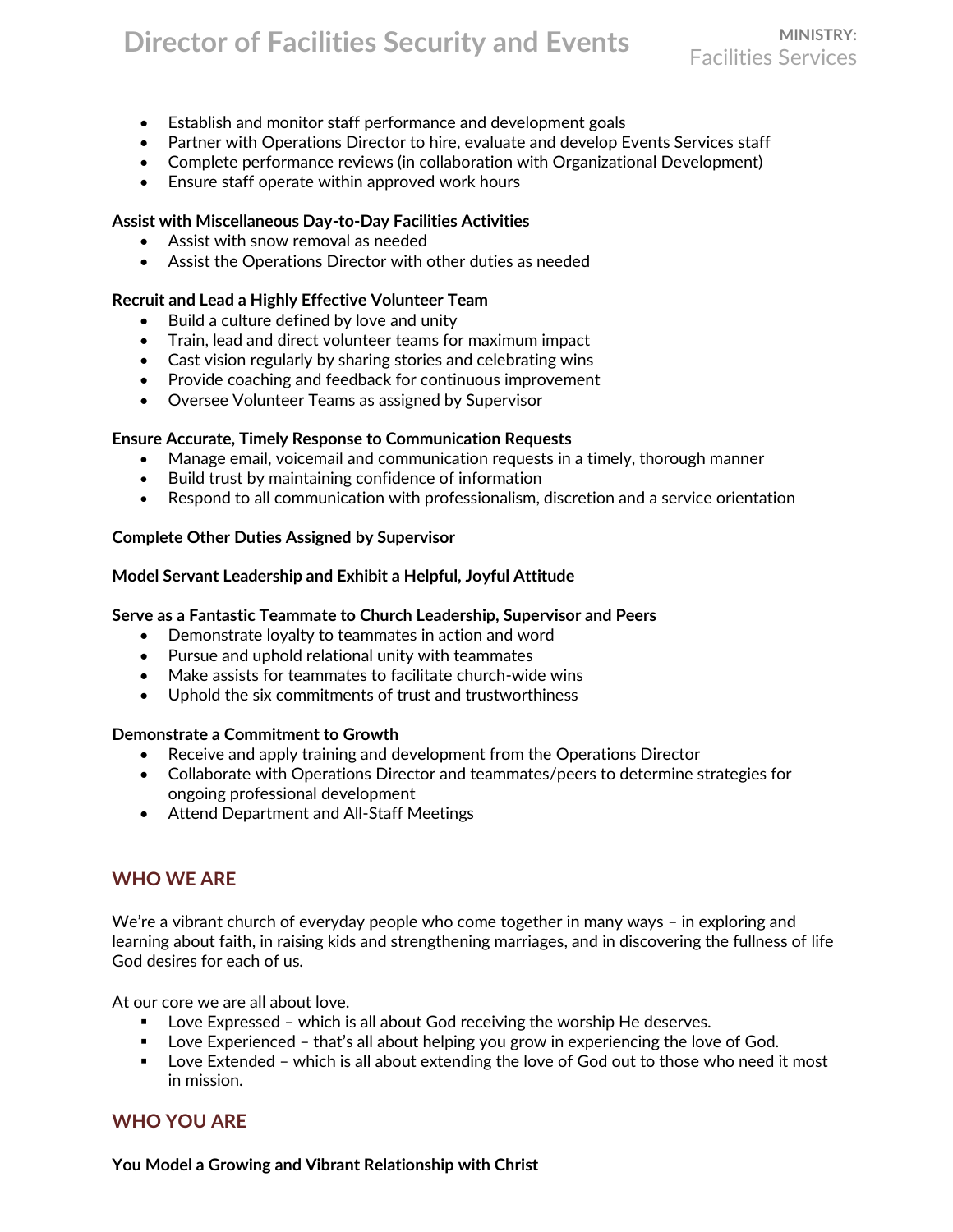# **Director of Facilities Security and Events**

Facilities Services

- Pursue full devotion to Christ and live the life we are inviting others to live
- Manifest the fruit of the Spirit in work habits and relationships
- **•** Pursue spiritual growth through community and a daily (or almost daily) Biblical engagement
- **Embody other-centered, servant-leadership in all interactions**
- Reflect Christ's heart for reaching the spiritually lost

#### **You Demonstrate Commitment to Cherry Hills Community Church**

- Pursue church membership and live out the four commitments of active membership, which are wholehearted worship, daily Bible reading and reflection, pray for and pursue friendships with those who don't know Christ, and 3P giving (priority, percentage, and progressive)
- Be an active, engaged participant at weekend services and involved in community
- **EXECT:** Serve at church-wide, all-hands-on-deck events (Examples: Christmas & Easter service, etc.)
- **EXECT** Accept and uphold Cherry Hills' [Statement of Our Faith](https://chcc.org/wp-content/uploads/2018/03/StatementOfFaith_0318_FINAL.pdf)

# **SPIRITUAL GIFTS**

God equips every Christ-follower with spiritual gifts to serve and strengthen the body of Christ and to partner with Him in the advancement of His kingdom.

The following are some of the spiritual gifts that are recommended for this role:

Leadership **Discernment Helps** Craftsmanship **Hospitality** 

#### **EDUCATION AND EXPERIENCE**

- Bachelor's degree from an accredited college or university
- Minimum 5 years prior law enforcement or security experience
- CPR & First Aid training and certifications
- Firearms training and certifications
- Supervisory experience

#### **REQUIRED SKILLS, COMPETENCIES AND PHYSICAL DEMANDS**

- Excellent leadership skills
- Unimpeachable integrity
- Strong organizational skills
- Exceptional communicator both verbal and written
- Critical thinking skills and ability to anticipate threats both internally and externally
- Strong situational awareness
- Resourceful
- Strong work ethic
- Ability to work independently
- Strong surveillance skills
- Objectivity
- Emotional control integrity
- De-escalation abilities
- Judgement
- Patrolling (includes ability to move about the campus and all buildings on foot or other form of transportation in an effective manner)
- Lifting